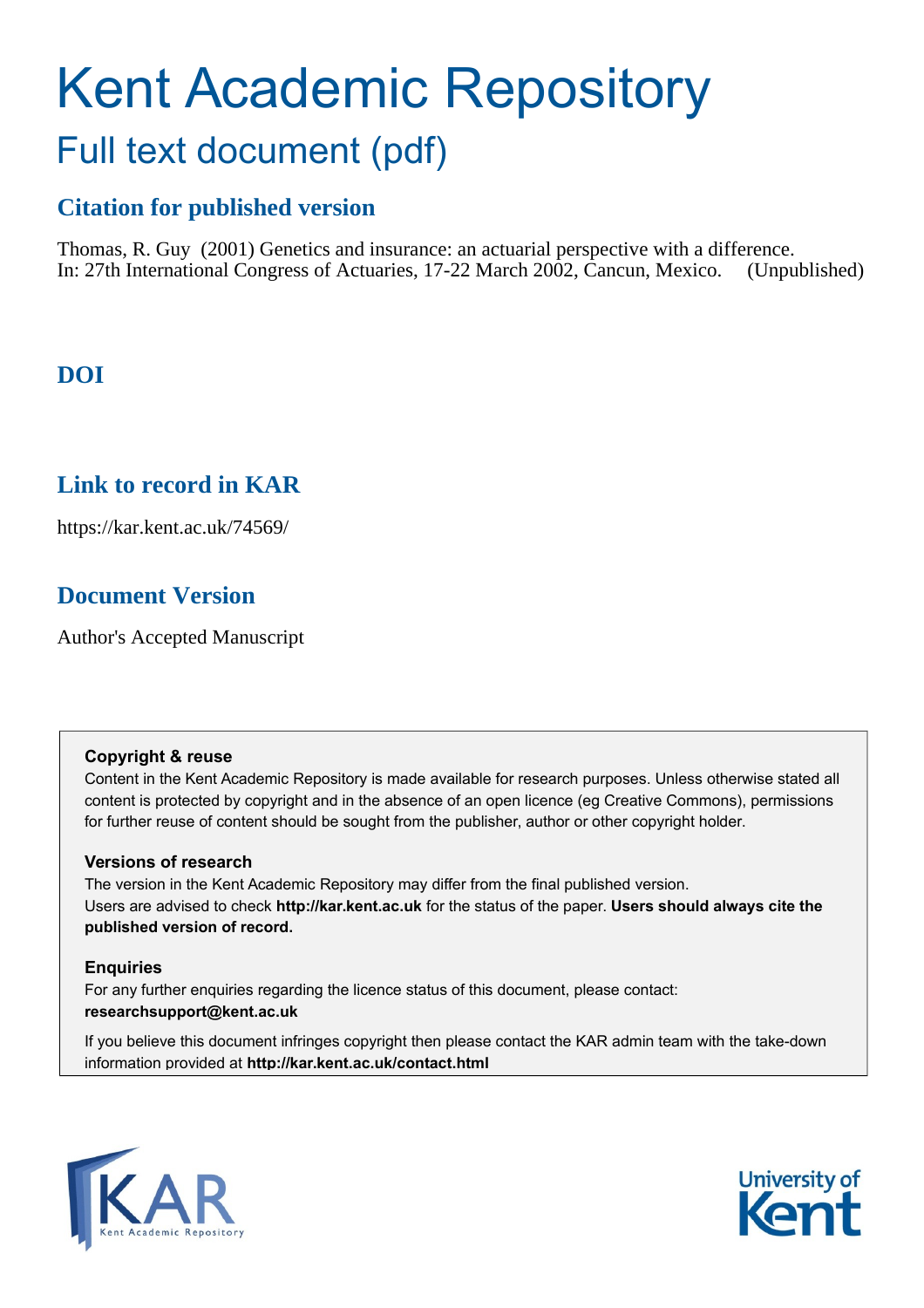### **"Genetics and insurance: an actuarial perspective with a difference"**

RG Thomas, United Kingdom

Web: www.guythomas.org.uk

E-mail: R.G.Thomas@ukc.ac.uk

#### Summary

This paper is based on a submission which I made to a public consultation by the Human Genetics Commission in the United Kingdom in 2001. Many individuals or organisations capable of commenting technically on insurance discrimination have a commercial interest in promoting such discrimination. Technical expertise is therefore directed to the promotion of discrimination for commercial ends, but little technical expertise is applied to counteract it. This paper attempts to redress the balance. Its central section comprises a point-by-point rebuttal of some of the myths and half-truths which are promulgated by those wishing to legitimise insurers' access to genetic test results. Further material is available at [www.guythomas.org.uk.](http://www.guythomas.org.uk/)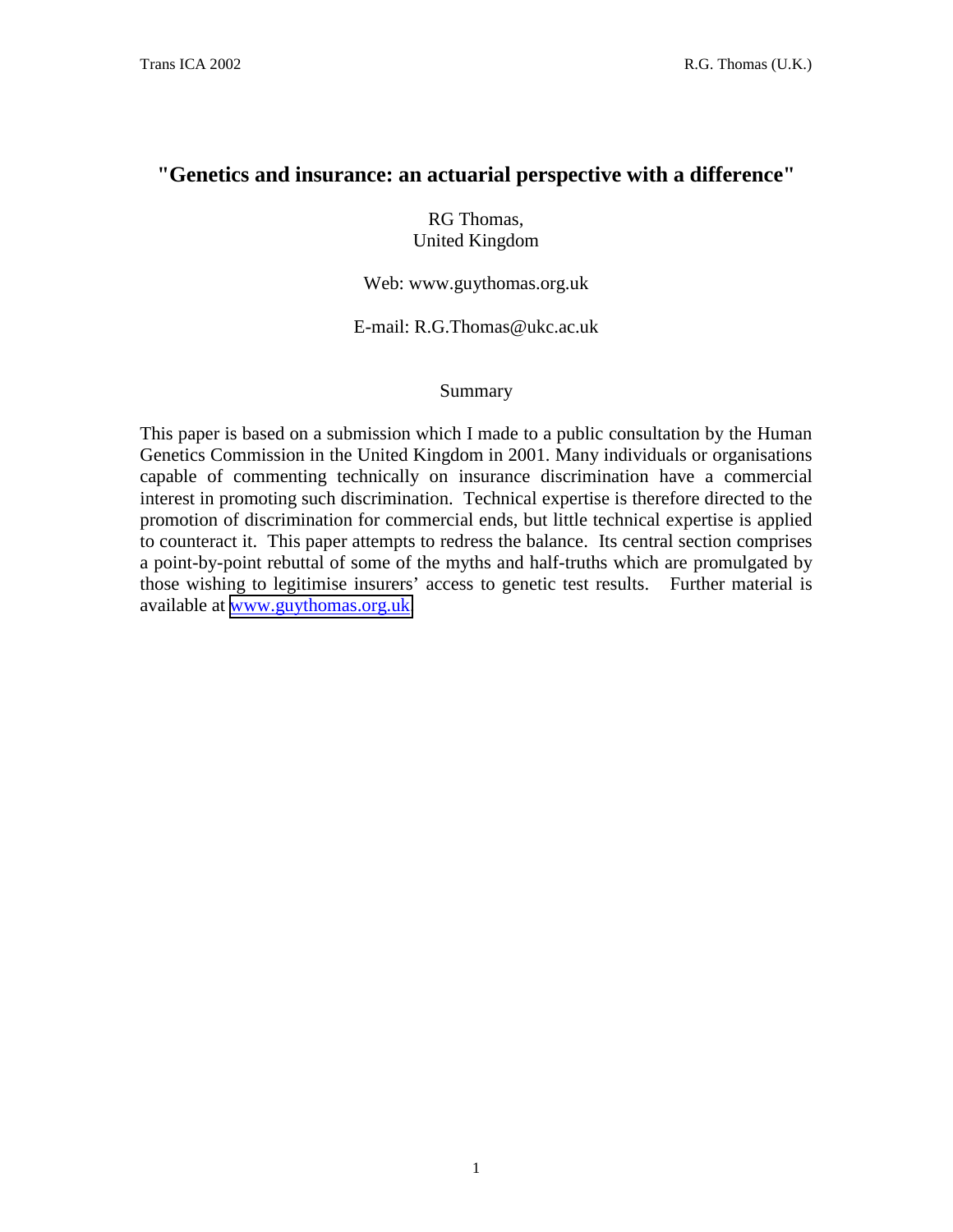## **"Genética y seguro: una perspectiva actuarial diferente"**

RG Thomas, United Kingdom

Este trabajo se basa en un envío realizado a una consulta pública de la Comisión Humana de la Genética en el Reino Unido en 2001. La mayoría de los individuos o de las organizaciones capaces de comentar técnicamente respecto a la discriminación del seguro tienen un interés comercial en promover tal discriminación. La maestría técnica por lo tanto se dirige a la promoción de la discriminación para fines comerciales, pero poca maestría técnica se aplica para contrarrestarla. Este artículo busca reparar el equilibrio. Su sección central abarca refutación punto por punto de algunos de los mitos y las mitadverdades que son promulgadas por aquellos que desean legitimizar el acceso a los aseguradores a los resultados de pruebas genéticas. El material adicional está disponible en [www.guythomas.org.uk.](http://www.guythomas.org.uk/)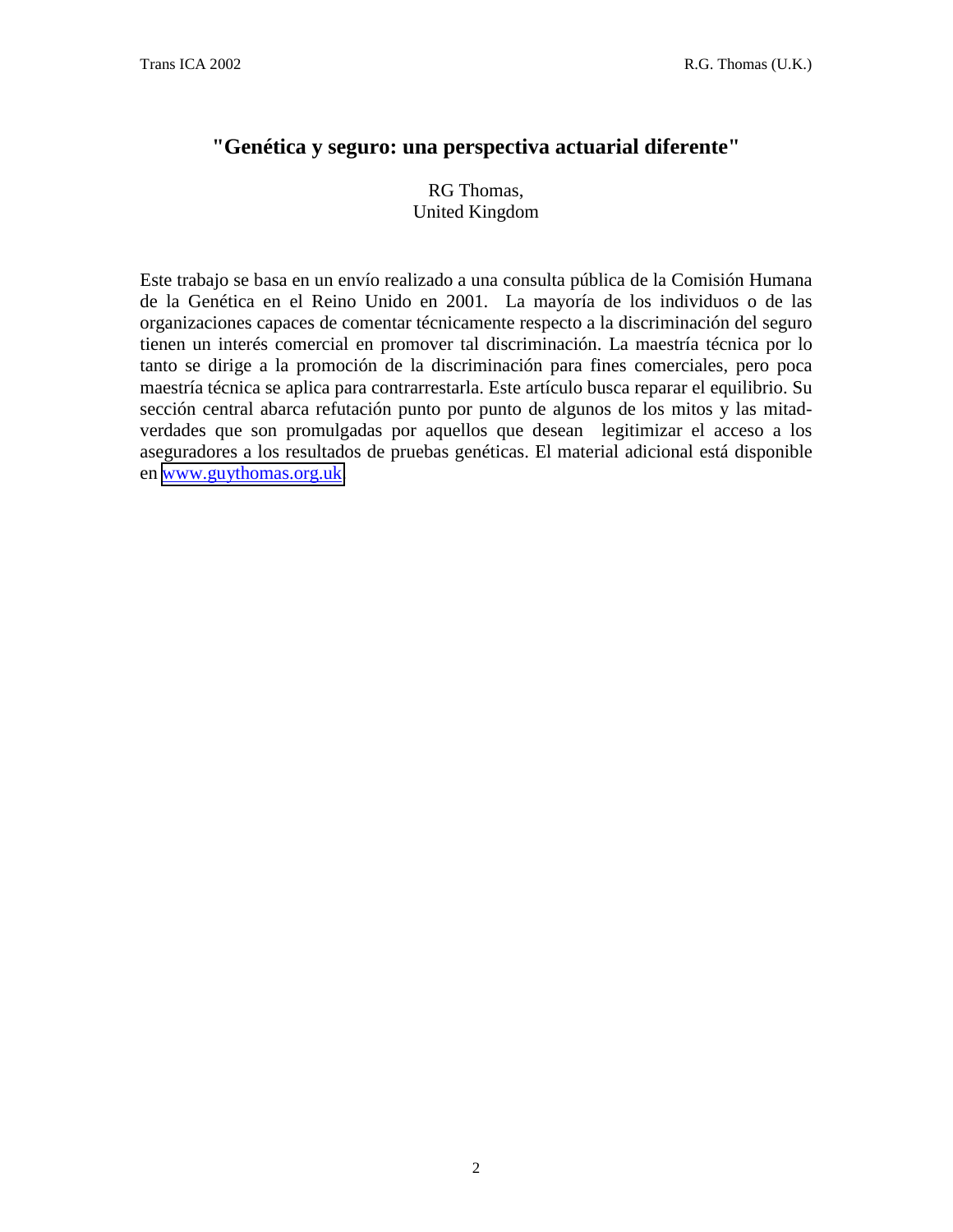#### **Preface for ICA2002 readers**

The main body of this paper is a lightly revised and somewhat abbreviated version  $1$  of a submission which I made to a public consultation initiated by the Human Genetics Commission in the United Kingdom in 2001. This preamble explains the background to the consultation, and the motivation for submitting the paper to the Congress.

As in other countries, the possible use of genetic testing by insurers has been an issue of widespread public concern in United Kingdom in recent years. The main developments in the United Kingdom can be briefly outlined as follows.

In 1997, the Human Genetics Advisory Commission (a predecessor of the Commission to which I submitted my paper in 2001) conducted a public consultation on genetics and insurance. They noted "a strong and persistent sense of unease" about the use of genetic tests by insurance companies, and therefore recommended that the government place a moratorium on the use of genetic tests by insurers.

At that time the government declined to establish a moratorium. Instead, the government decided in 1998 established a Genetics and Insurance Committee (GAIC), with the brief of assessing applications from insurance companies to be allowed to use specific tests for specific classes of insurance. The government's expectation appears to have been that the insurance industry would not use any test unless and until it had been approved by the GAIC.

During 1999 and 2000 the GAIC drew up criteria for the "approval" of tests and the Association of British Insurers prepared its first application, for the use of test results for Huntington's disease in rating life insurance. The GAIC process was supported by the insurance industry and by the Faculty & Institute of Actuaries. However for various reasons, in particular its lack of demonstrable independence from the insurance industry, GAIC attracted increasingly virulent public criticism.

In the meantime, and contrary to the government's understanding of what had been agreed, insurers continued to refer to test results which had *not* been considered by GAIC. The Association of British Insurers claimed that the industry had *not* agreed to refrain from using tests until they were approved by GAIC; instead, the ABI asserted a right to use any particular test unless and until an application for its approval had been *rejected* by GAIC. This interpretation attracted widespread criticism. To independent observers such as myself, it appeared that insurers were acting in bad faith: they were using tests which they had agreed not to use.

Also in 2000, the Human Genetics Commission was established by the government, to replace the Human Genetics Advisory Commission (and certain other consultative bodies). The Commission's terms of reference are to analyse current and potential developments in human genetics, and to advise government ministers on the social, ethical, legal and economic implications.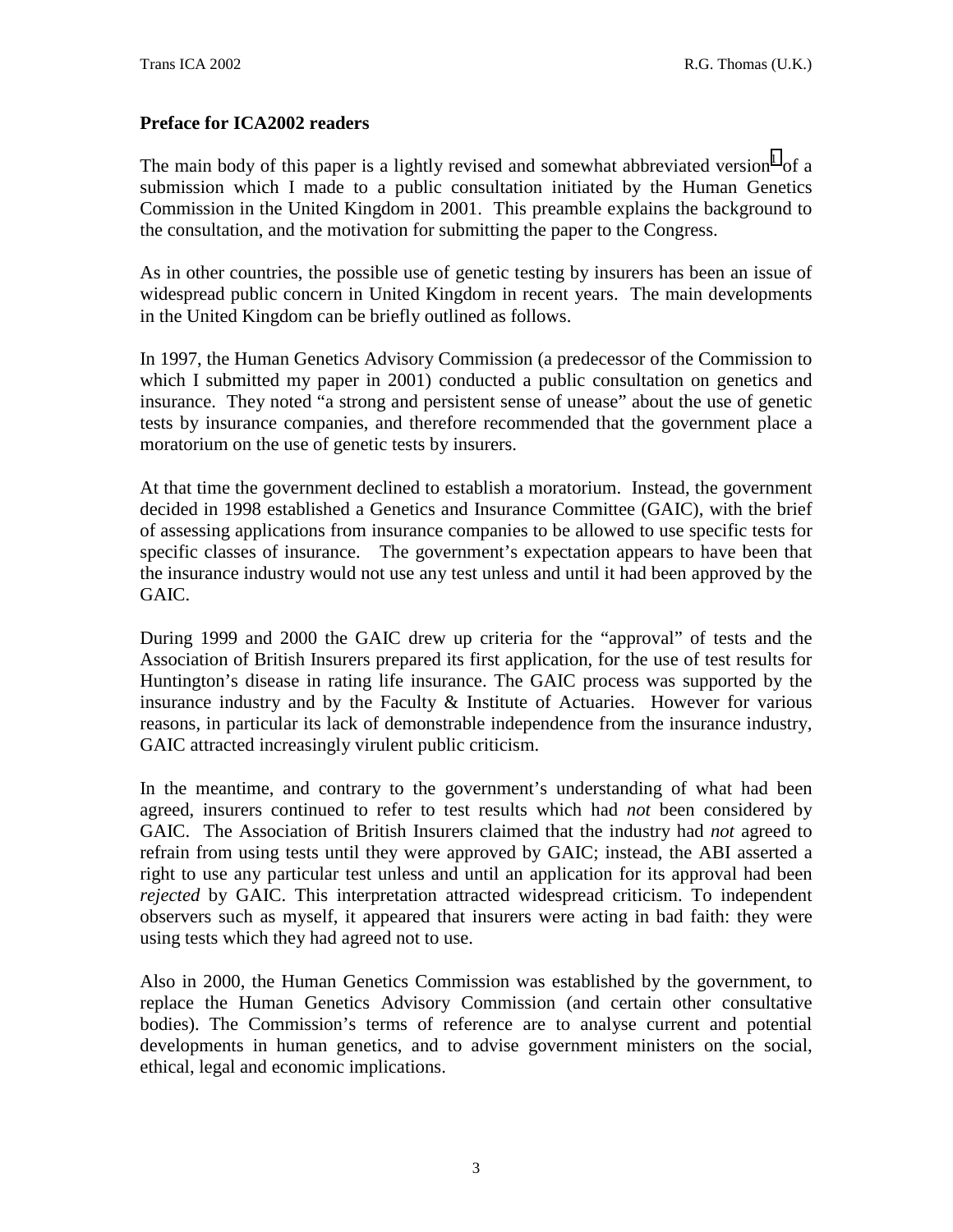In early 2001, the Science and Technology Select Committee of the UK parliament issued a report on genetics and insurance which was strongly critical of the insurance industry.

Also in early 2001, the Human Genetics Commission made insurance one of its first priorities, and initiated a wide-ranging public consultation. The Faculty and Institute of Actuaries prepared a response from the actuarial profession to this consultation<sup>[2](#page--1-0)</sup>. This response was prepared by a working party consisting mainly of insurance industry employees, and was supportive of the insurance industry, and hostile to people affected by genetic conditions. As I strongly disagreed with this viewpoint, I decided to make my own submission.

In May 2001, having completed its consultation, the Human Genetics Commission published its interim recommendations for genetics and insurance. The Commission was strongly critical of both the insurance industry and the GAIC, stating bluntly that "the existing system of self-regulation has failed". The Commission recommended a threeyear moratorium on the use of genetic test results for policies with sums assured up to £500,000, and suggested that this would need to be to be enforced by legislation rather than self-regulation. The Commission also questioned the use of family history by insurers, and stated that this would be considered further during the three-year moratorium.

Pending the Commission's final report and the government's response, the Association of British Insurers established an immediate "self-regulated" moratorium on the use of genetic test results when assessing applications for sums assured up to £300,000.

The above recommendations constituted only the Commission's interim recommendations. At the time of writing, the Commission' final report giving its detailed recommendations, and the government's response, have not been published (although they will probably have appeared by the time the Congress takes place). However, the interim recommendations were quite close, in both tone and substance, to the suggestions in section 5 of my paper.

It is notable that actuarial associations in other countries tend to advance many of the same arguments on this subject as does the profession in the United Kingdom. It may therefore be of interest to actuaries from other countries to read some different views – an actuarial perspective with a difference.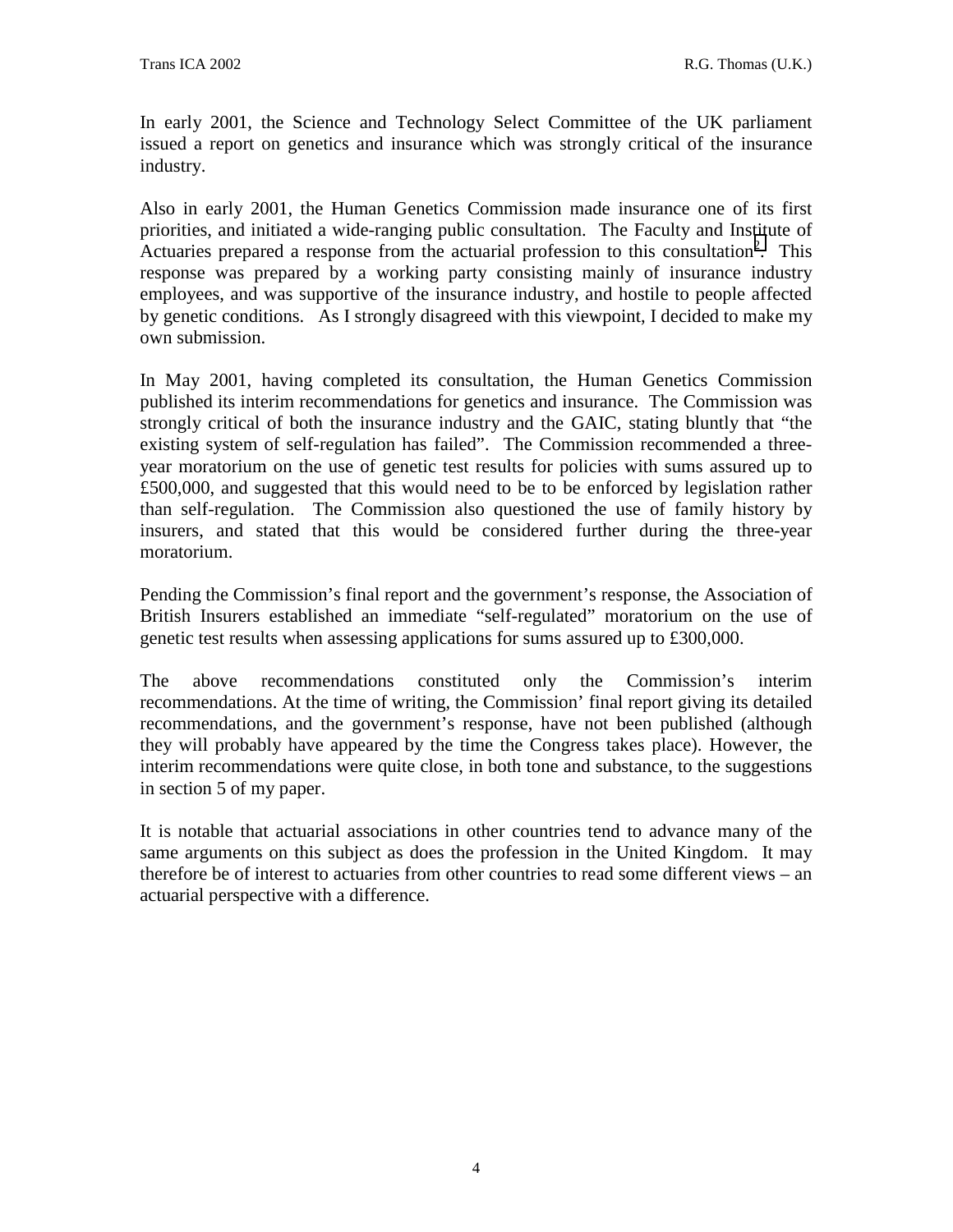### **SUBMISSION TO THE HUMAN GENETICS COMMISSION**

#### **1. Introduction**

One of the difficulties which the Human Genetics Commission (HGC) will encounter in consultation on genetic testing in insurance is that many individuals and organisations with a technical knowledge of insurance also have a vested interest in promoting discrimination for commercial ends. The main purpose of this paper is to point out some of the myths and half-truths which characterise commercial lobbying on this subject.

I am a Fellow of the Institute of Actuaries and a former principal examiner for the fellowship examinations of the actuarial profession. Whilst this paper is informed by my actuarial knowledge, much of it is not specifically actuarial. This is because the main insight I derive from my actuarial knowledge is that the purely actuarial issues in relation to genetics and insurance are not very compelling.

Section 2 of this paper identifies salient starting points for discussion of genetic testing in insurance in the UK. Section 3, the central and longest section of the paper, considers point-by-point the myths and half-truths which are promulgated by those seeking to legitimise genetic testing in insurance. Section 4 briefly outlines two previous issues, AIDS and disability, where actuarial issues have sometimes been misrepresented or exaggerated for commercial ends. Section 5 contains a sketch of my recommendations for policy.

#### **2. Starting points**

Some salient starting points in relation to genetic testing in insurance are public attitudes, the history of eugenics, and actuarial issues.

#### *Public attitudes to insurers' access to genetic test results*

There appears to be very strong public opposition to insurers' access to genetic test results. Apart from the MORI survey conducted for HGC, the British Survey of Social Attitudes is another authoritative survey which revealed very similar results.<sup>[3](#page--1-0)</sup>

These results appear to be internationally robust. All reports I have seen or heard from other countries indicate overwhelming public opposition to, and distrust of, insurers' access to genetic test results.

The insurance industry's stock response to this observation is that "education" is required to promote acceptance of genetic discrimination. The notion seems to be that if insurers explain their reasons for wanting access to genetic test results, people will change their minds. However, experiments conducted by the American Council of Life Insurance suggest that, at least for the moment, "education" makes very little difference to people's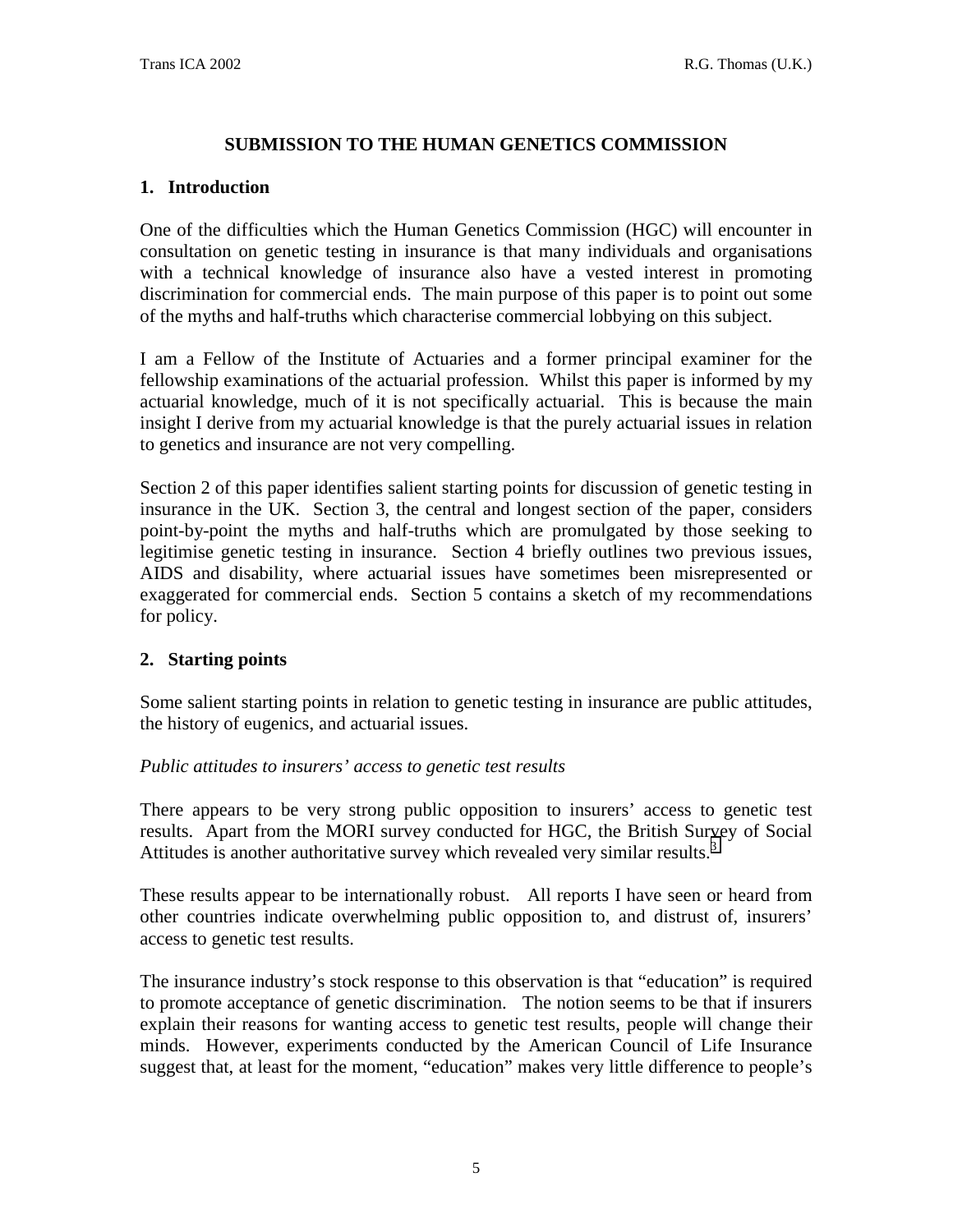views: the insurers can explain all they like, but people still remain deeply opposed to insurers' access to genetic test results.<sup>[4](#page--1-0)</sup>

Thus the objection to insurers' access to genetic tests is very strong, and (at least for the moment) it does not seem very susceptible to "education." The HGC's consultation document noted this strong opposition but then stated that "any response to this issue must be informed by facts". Overwhelming public opposition to insurers' access to genetic test results **is** one of the facts.

#### *History of eugenics*

The history of eugenically motivated discrimination in many countries refutes the suggestion that genetic discrimination is harmless until proven otherwise. History places a heavy burden of proof on those who would assert that 'mild' forms of genetic discrimination (such as denial of insurance) will not lead to more 'severe' discrimination in other social contexts. It is possible that with time this burden of proof could be discharged; but this cannot be merely assumed.

Apart from the views of the general public as mentioned above, it is clear that groups representing disabled people have acute concerns about the eugenic connotations of reference to genetic tests in social contexts such as insurance or employment.<sup>[5](#page--1-0)</sup>

#### *Actuarial issues*

Notwithstanding everything above, there is a potential actuarial justification for permitting insurers' access to genetic test results. The potential justification is that such access is *essential to the viability of private insurance markets*. But there is currently little evidence, for any class of insurance, that this either is or will become the case.

#### **3. Myths, half-truths and unsubstantiated assertions**

I now consider some of the myths, half-truths and unsubstantiated assertions which are used by organisations lobbying on behalf of the insurance industry to promote acceptance of genetic discrimination.

#### **Myth:** *"adverse selection is an unambiguously negative phenomenon"*

Insurers and actuaries talk a great deal about *adverse selection* or *anti-selection.[6](#page--1-0)* In the context of genetic tests, these phrases refer to the notion that individuals who know from a genetic test result they have a predisposition to illness or premature death might be more likely to purchase insurance, or to purchase in larger amounts, than those who perceive themselves to be at lower risk. The idea is obvious, and intuitively plausible; but whilst they assert the concept for lobbying purposes, and enjoy telling imaginary stories about it, insurers and actuaries often pay curiously little attention to the *empirical* question of to what extent it actually occurs.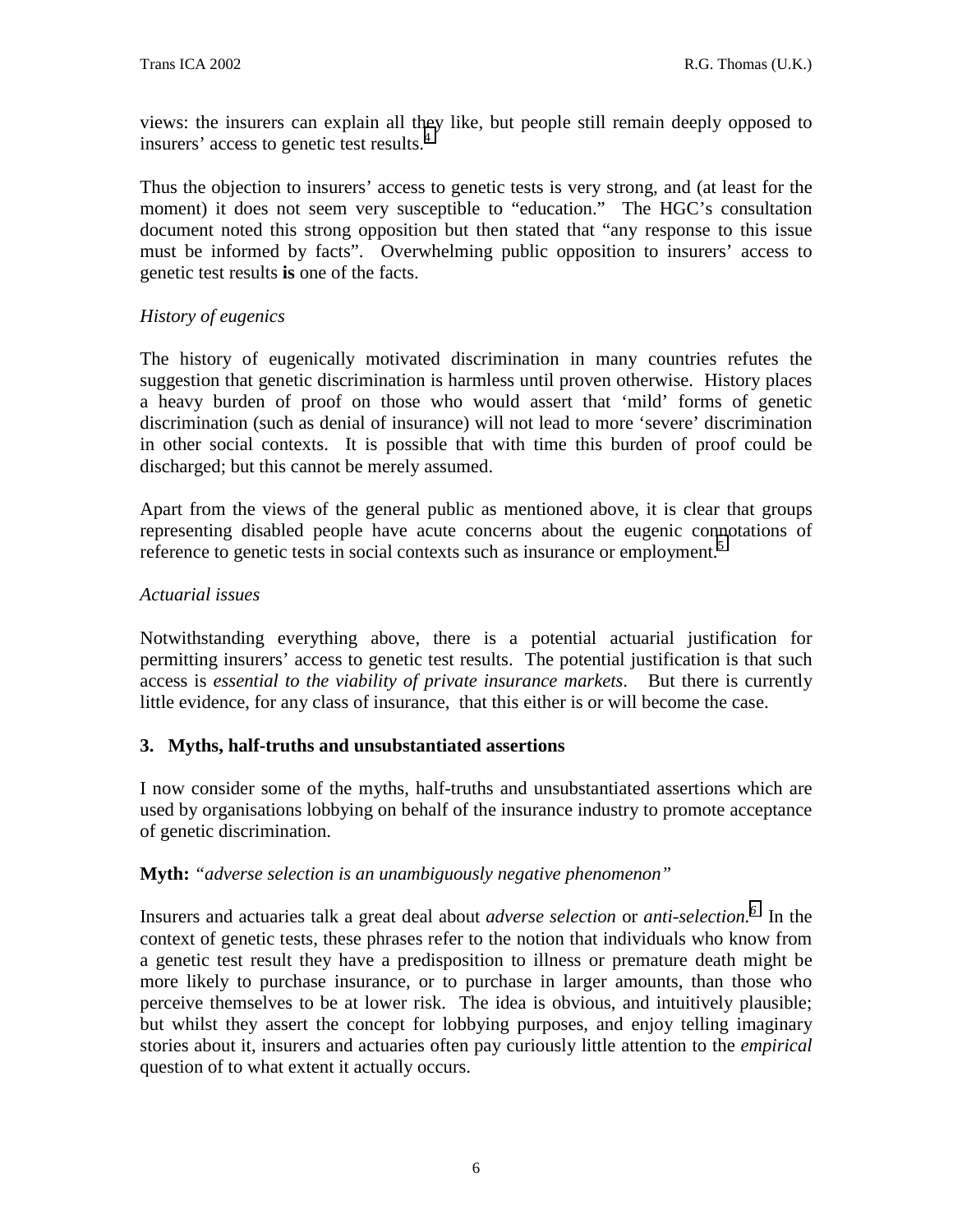Adverse selection (a better, more neutral term would be *self-selection*) is presented in commercial lobbying as an unambiguously negative phenomenon. But this is an insurance company's commercial perspective. From a public policy viewpoint, *adverse selection is at first order a positive phenomenon*: it means that the right people, people who are more likely to suffer loss, are choosing to buy insurance.

Self-selection is potentially a negative phenomenon only in its *second order* effects. Specifically, it can become a negative phenomenon if it reaches a degree which causes insurance markets to break down. Insurance markets break down when the following cycle of events occurs to a material extent:

- − the price of insurance increases so much that the 'better' risks opt out of insurance;
- − hence the pool of insured people decreases in number, and shifts towards 'worse' risks;
- − insurers further increase premiums to reflect the 'worse' pool of risks; and
- − the cycle repeats, leading to a spiral of increases in premiums and declines in numbers of people covered.

This is a theoretical possibility, although it is not clear to what extent it actually happens. Some recent empirical papers have failed to find any statistical robust evidence of adverse selection in life assurance markets<sup>7,8</sup>. But in any case the correct perspective, *from a public policy viewpoint*, is that self-selection is generally a positive phenomenon unless and until it becomes so severe as to make insurance markets break down. *From a public policy viewpoint*, a high degree of self-selection in insurance purchase is *desirable*.

More generally, insurance industry lobbying can create the impression that everyone who buys life or health insurance must do so because of foreknowledge of illness or early death. But in reality people may buy insurance for reasons such as conscientiousness about providing for their family, or tax planning, or because they happen to meet a sales person. These reasons are quite unrelated to foreknowledge of illness.

#### **Half-truth:** *"restrictions on discrimination lead to higher costs for consumers"*

Another lobbying strategy much used by insurers and actuaries is to assert that any restriction on insurance companies' ability to discriminate leads to "increased premiums for consumers". When insurers advance this argument they never mention an obvious corollary. The corollary is that unless insurers make monopoly profits, *increased insurance premiums must mean proportionately increased claim payouts.* The insinuation that policyholders or consumers *in aggregate* are always disadvantaged by restrictions on discrimination is false. Restrictions on discrimination lead to a *redistribution* of costs and benefits among a pool of life or health insurance policyholders.<sup>[9](#page--1-0)</sup>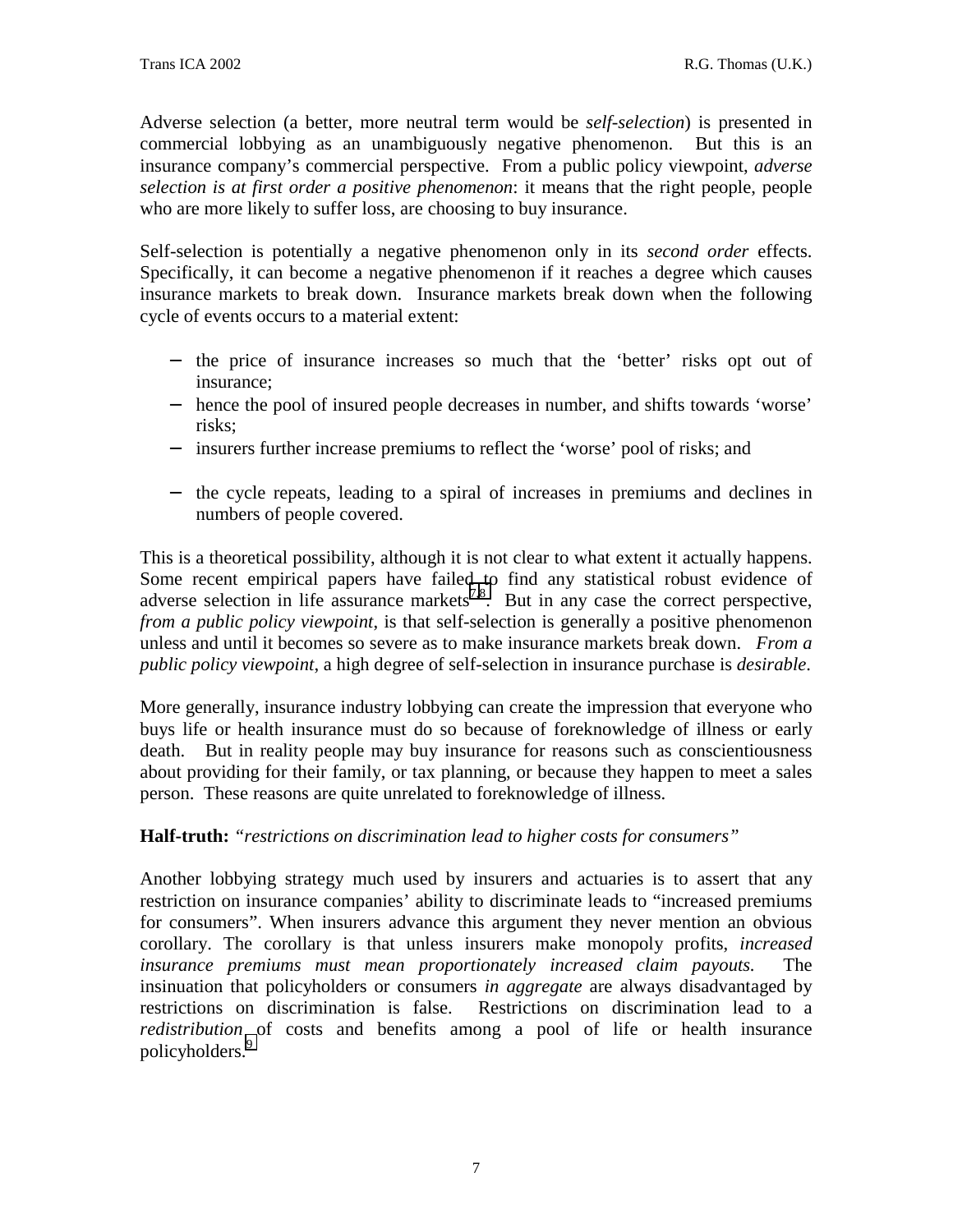Restrictions on discrimination may also cause some change in the membership of the insurance pool: "superfit" lives may leave the pool and resort to self-insurance, and more "poor risks" may be accepted into it. For an insurer, this shift in coverage towards lives who are more likely to claim may be negative; *but from a public policy perspective, it may be positive.* The superfit are likely to be better able to pay for themselves (both because they *are* fit, and because they tend to be more affluent) than the people the insurance industry would exclude if permitted to do so.

From a social perspective, insurance is most effective if there is broad pooling, with large transfers from the fortunate to the less fortunate. Lobbying by some actuaries can have the malign effect of making this more difficult. This is because some actuaries tend to make a habit of proclaiming that fortunate people *will be*, or even *should be*, unwilling to "subsidise" the premiums of the less fortunate.

In reality, most people probably give very little thought – or at least, much less than an actuary does! – to how their insurance premiums are calculated, and what degree of cross-subsidy to the less fortunate is implied. Most people have other things to think about. However, when "experts" (such as actuaries) insinuate that fortunate people *will be,* or even *should be,* unwilling to accept any subsidy of the less fortunate, *the insinuation makes it more likely that this problem will actually occur.* This is particularly so if the experts make (wholly spurious) claims that they have a professional expertise or "science" which tells society that it should penalise or exclude the unfortunate. Sadly actuaries often do this, almost always with the effect of promoting the interests of insurance companies and fortunate people like themselves, and harming the interests of the less fortunate.

The influence of actuaries and actuarial ideas can have a malign effect on the unfortunate across a wider perspective. There are very many situations where one can envisage that people who are disadvantaged in some way – by disability, for example – would be better off if less attention were paid to actuarial arguments, and more attention to ordinary humanity. I do not suggest that harming disabled people is the intention of actuarial lobbying , but it is often the *foreseeable* effect.

**Half-truth:** *"insurance discrimination represents competition between insurers, which benefits consumers"*

Many types of commercial competition do benefit consumers, but some do not. An unusual feature of insurance products is that as well as competing in the usual ways for service industries – price, level of service, product differentiation, recruitment of employees – the insurers also compete in risk selection. That is, they compete in selecting the "good risks," and avoiding "bad risks". *From a social policy perspective, this "selection competition" is essentially negative*: it may create an "insurance underclass", and does **not** make a clear positive contribution to the aggregate welfare of consumers. Public policy should discourage or reduce this "bad" competition, and encourage "good" types of competition – that is, those which are more clearly beneficial to consumers e.g. on expenses and level of service. $10,11$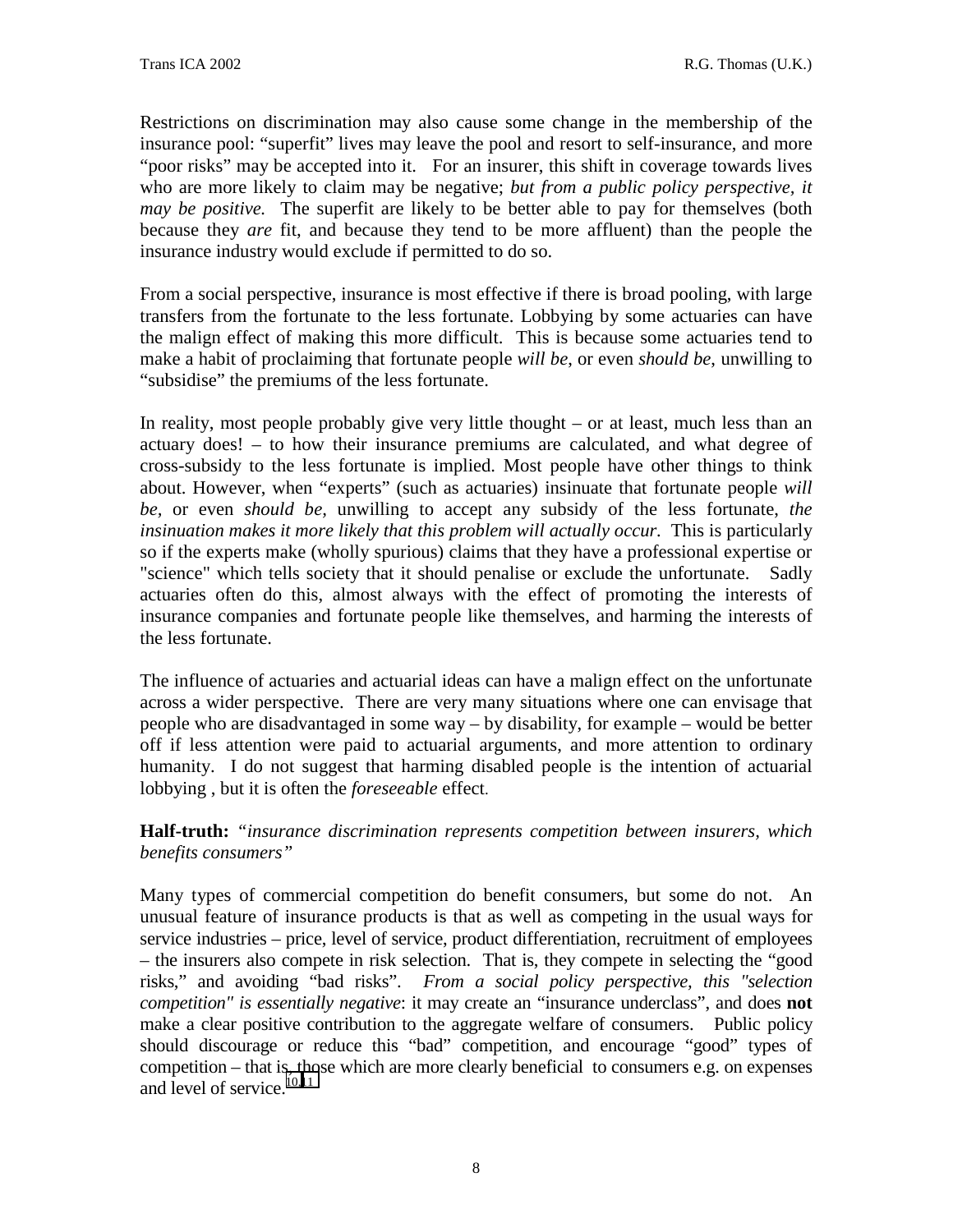#### **Half-truth:** *"insurance is relatively unimportant in UK society"*

*For the time being* this is more or less a whole truth. For example, the existence of the universal National Health Service in the United Kingdom makes insurance much less important in healthcare than in many other countries.

But that is only the first half of the story. The second half of the story is that the *same people* and the *same organisations* which lobby for unfettered discrimination in insurance also conduct a constant and insidious campaign to undermine public support for the institutional fabric of UK social welfare, and to promote the perception that it should be largely replaced by private insurance.

The insurance industry tries to have it both ways: it lobbies for unfettered discrimination on the pretext that UK circumstances make insurance relatively unimportant, and then in other contexts it works assiduously to undermine those circumstances. It is the *combination* of these political agendas which is profoundly sinister.

#### **Myth:** *"insurance pricing is scientifically precise"*

For lobbying purposes actuaries often like to suggest that the pricing of insurance is a precise exercise, so that even a small increase attributable to a ban on genetic tests would be material. For example, the Faculty  $\&$  Institute of Actuaries published a position statement which claimed that an increase in premiums of less than 10% "could still have material impact" on the term insurance market.

The wholly spurious nature of this assertion is illustrated by the following figures, which illustrate large variations which already exist between the rates offered by different companies, and over time.

#### *Inter-company variations*

Lowest monthly premium rates for 25-year level term assurance £100,000 for a standard male non-smoker life aged 25 next birthday:

| Company                                                     | £ per month |
|-------------------------------------------------------------|-------------|
| Legal and General                                           | 11.04       |
| <b>Scottish Amicable</b>                                    | 11.23       |
| Zurich Life                                                 | 11.50       |
| <b>Standard Life</b>                                        | 11.79       |
| Guardian Financial                                          | 12.30       |
| Virgin Direct                                               | 12.39       |
| Liverpool Victoria                                          | 13.85       |
| Canada Life                                                 | 15.50       |
| Source: Financial Adviser (trade journal), 19 October 2000. |             |

Note that the eighth lowest rate is **40%** higher than the lowest. And there many (probably more than a hundred) companies offering worse rates.[12](#page--1-0)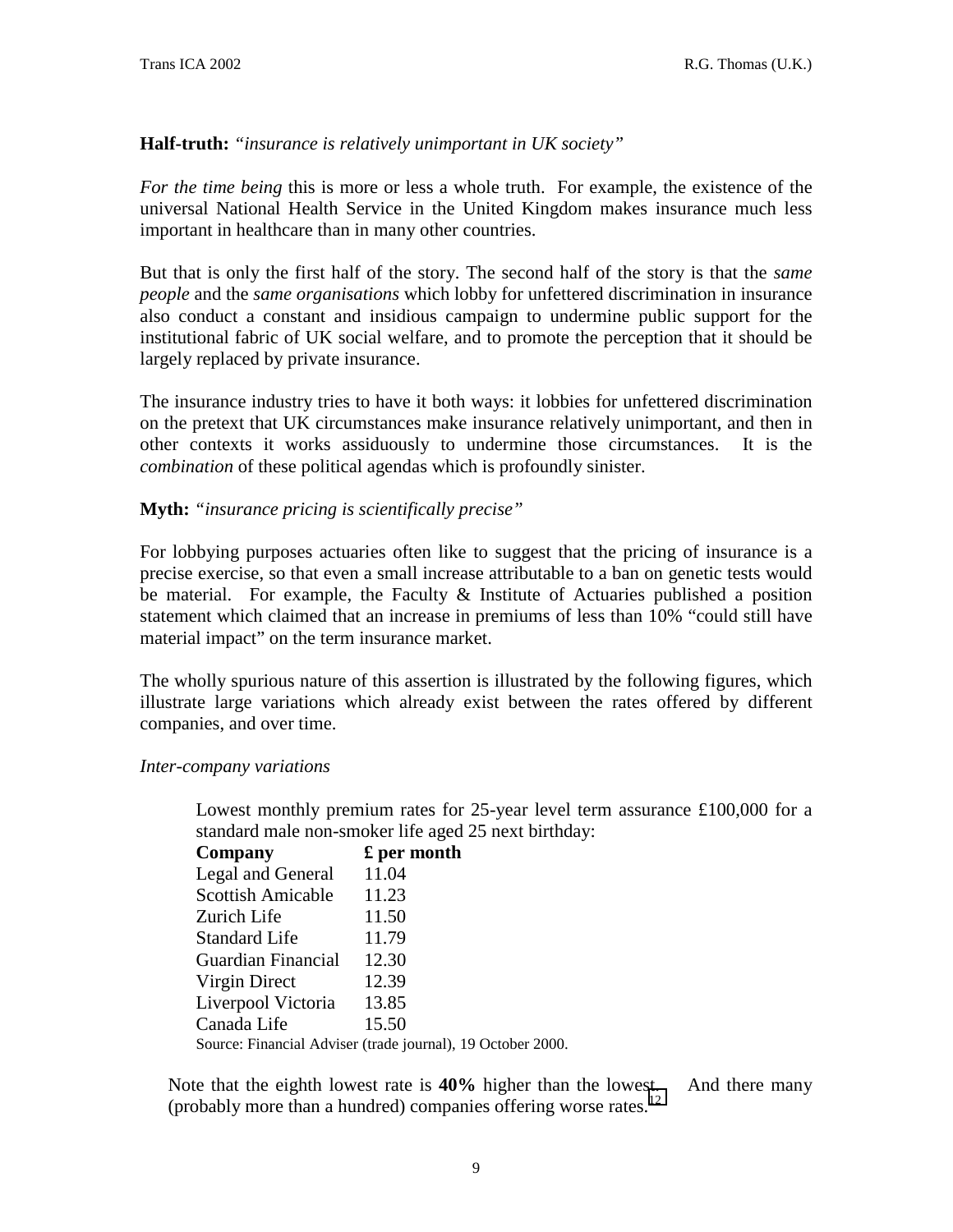#### *Inter-temporal variations*

As well as substantial inter-company variations on any particular date, there are also substantial commercially-driven variations over time. Here are just few examples:

- − In August 2000, 2 months before the date of the table above, one of the companies (Zurich Life) announced that it was cutting its premiums for term assurance by *up to 40%.* **[13](#page--1-0)**
- − In November 2000, another company (Swiss Life) outside of the top eight in the table above cut rates for female non-smokers by *up to 44%.[14](#page--1-0)*
- − On 26 April 2001, the headline in *Financial Adviser* was: "Price war breaks out in term assurance market." Norwich Union is reported to have cut rates for combined term assurance + critical illness cover for female smokers by *up to 37%***. [15](#page--1-0)** Standard Life is reported to have cut term assurance premium rates *seven times* in the last 2 years.

In the context of these inter-company and inter-temporal variations, the aggregate impact of outlawing access to genetic test results appears likely to be negligible. The "scientific" account of premium rating often presented by actuaries often bears little relationship to the commercial facts.

**Myth:** *"insurers do not want to initiate genetic tests, they just want access to tests already taken"*

In public the insurance industry continually asserts that it would never seek to initiate genetic tests not already taken by an applicant.

There are two reasons to doubt the validity and durability of this policy of self-restraint. The first is that there are many ways in which insurance practice can create financial or social pressure to undergo testing short of actual compulsion. Indeed the notion of compulsion is a red herring: it is difficult to envisage how anybody can be *forced* to buy an insurance policy except by state diktat. It is **entirely foreseeable** that when insurers do seek to initiate genetic testing, they will argue that nobody is *compelled* to purchase insurance, and therefore nobody is compelled to take genetic tests.  $16$ 

The second reason to doubt the validity of self-restraint is what insurance policymakers and opinion formers say, and occasionally write, in forums or media which they perceive are not for widespread public consumption. For example, Mr Spencer Leigh, an actuary and underwriting consultant, writes as follows in a recent edition of the British professional magazine *The Actuary* [17 \(](#page--1-0)all italics are mine):

<sup>&</sup>quot;The *current* UK position is *to state* that insurance companies will not, *at present*, request genetic tests. This is sensible but *largely window-dressing* as the tests are expensive….*Before long, however, the cost of tests will be reduced*."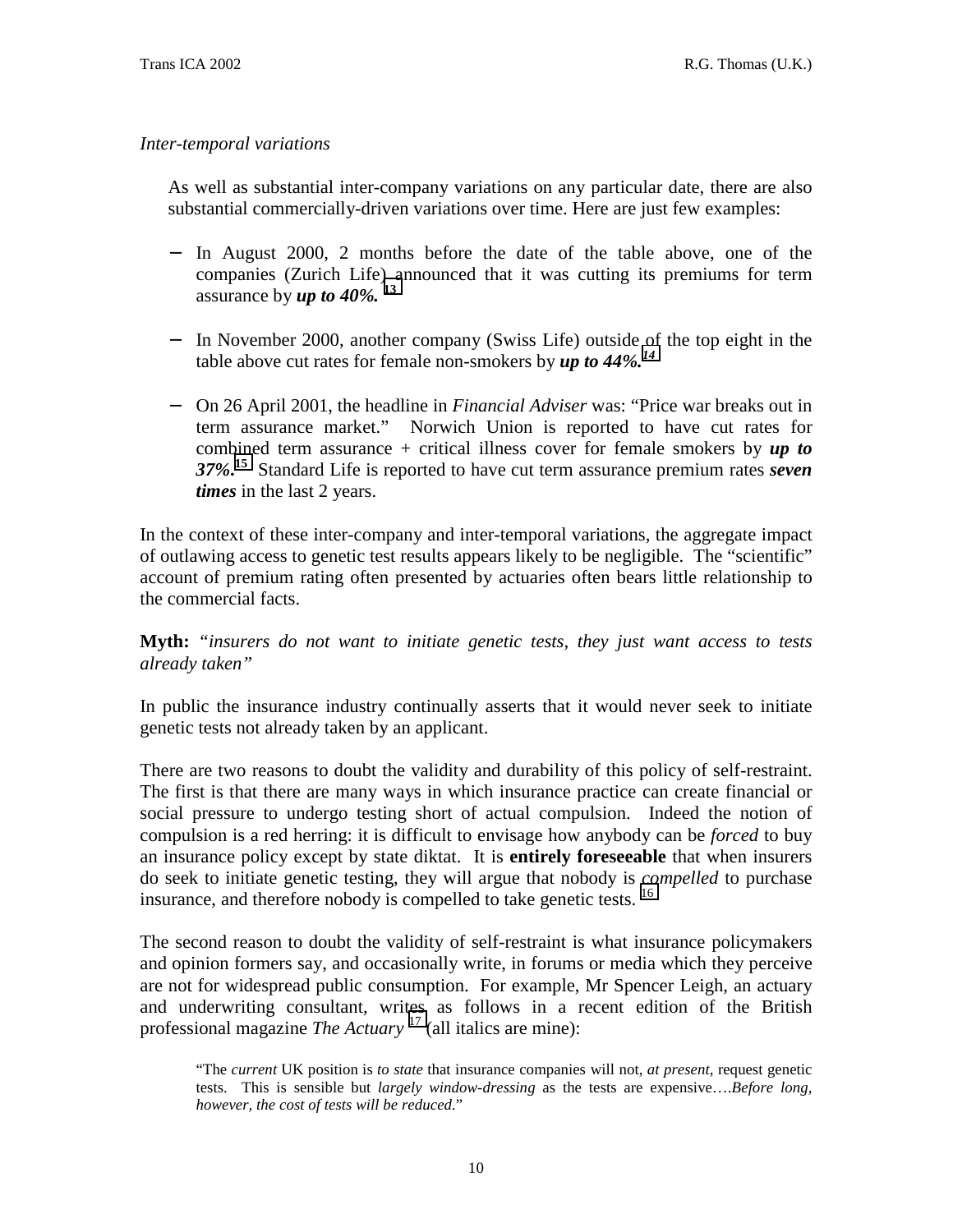Mr Leigh also notes that the Association of British Insurers has a credibility problem in commenting on genetic testing because of its obvious self-interest, and therefore recommends that

"The Institute of Actuaries, with its more independent stance, could put these issues to the media and demonstrate that the arguments are not as one-sided as they think. The Institute has issued one statement, but next time round more thought needs to be given as to how it can be perceived positively. I realise I am advocating spin-doctoring, but without suitable guidance, we will lose our case."

These recommendations from Mr Leigh help to debunk the next myth.

**Myth:** *"actuaries do not advocate the interests of any particular group"*

In the light of Mr Leigh's comments, it is interesting to consider the Faculty  $\&$  Institute of Actuaries' briefing statement to which he refers. The preamble to the statement asserts that

"The profession aims to evaluate the financial impact on all groups which are likely to be affected, but does not advocate the interests of any particular group."

Regrettably, both parts of the above sentence are untrue. The first part is untrue because actuarial thinking and analysis are focused on the finances of insurance companies, not individuals. I am not aware of any area of actuarial literature or analysis which aims to evaluate the financial effects *on individuals* of illness, or being unable to purchase insurance.

The second part is untrue for reasons which follow from the first. The fact that actuarial thinking and analysis are concerned with the finances of insurance companies leads actuaries to advocate the interests of insurance companies. Additionally, of course, actuaries are typically employed by, or advisers to, insurance companies. It is quite laughable for actuaries who are thus occupied to suggest that they are independent.

**Myth:** *"insurance risk classification is a scientific matter"*

Another lobbying strategy is to assert that a particular organisation of insurance markets is dictated by "science". This is the same error as was made in earlier disasters of eugenics. It misconstrues the essential nature of science. The essence of science is that it is positive, and not normative. Science says *nothing* about how insurance (or any other social endeavour) *should* be organised; at best it only *predicts* what is likely to happen if we do organise it in particular ways.

**Unsubstantiated assertion:** *"self-selection is a much greater problem in critical illness and long-term care insurance than in life insurance"*

This assertion is frequently made by insurance companies and their advocates in discussion in the United Kingdom, but there is no evidence to substantiate it. Some recent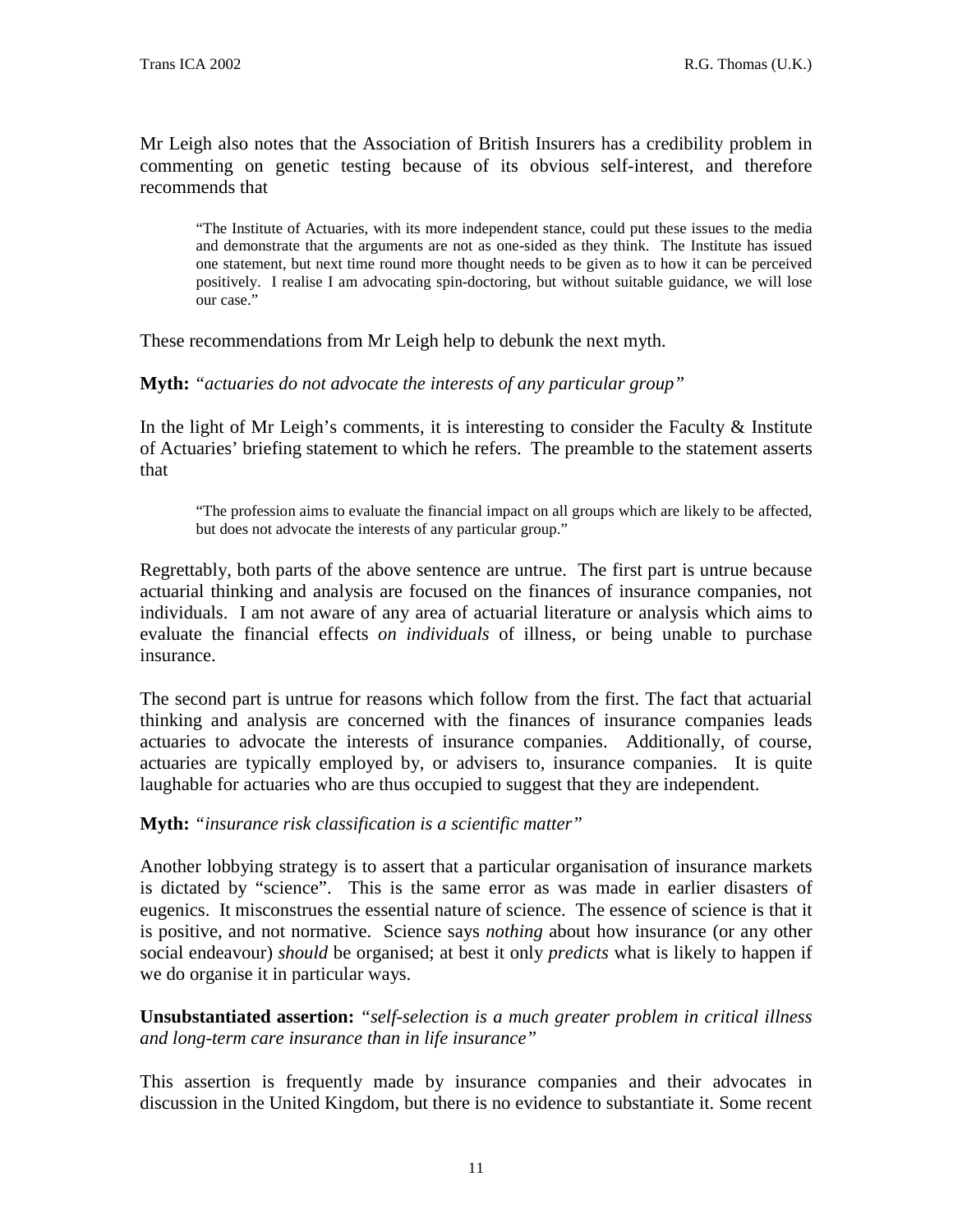actuarial studies suggest that even under the most extreme assumptions, ignoring genetic tests *and family history* would have little effect on reasonably well developed critical illness insurance markets such as exist in the UK. However this necessarily tentative conclusion is perceived by actuaries as politically unhelpful to their insurers' freedom of operation, and so an effort has been made by UK actuaries to create a 'spin' that these types of insurance present unspecified "greater problems."

An example of this 'spin' was the presentation by the Institute of Actuaries of the results of an investigation of genetic test results and insurance in relation to the BRCA1 and BRCA2 genes. A press release<sup>18</sup> was issued stating that

"[The results] showed how genetic tests for BRCA1 and 2 could affect the underwriting of critical illness insurance, where an accelerated benefit would normally be payable on diagnosis of cancer. This showed much higher levels of potential impact of adverse selection than for term life insurance, particularly for young and developing critical illness markets."

The impression given by this press release is that self-selection would very materially impair the viability of the critical illness insurance market. It omits to note that *much higher* levels of self-selection may still be (and in this case are) *immaterial* levels.

The paper on which this press statement was based, *reporting an industry-funded study* and looking at the problem from an insurance company's perspective, stated that  $19$ 

"Overall, we conclude that adverse selection is only likely to be significant if

- (a) the CI market is very small (smaller than it is in the UK)
- (b) very high sums assured can be obtained without disclosing genetic test results or family history
- (c) the higher penetrances observed in the highest risk families apply more widely."

This suggests that self-selection is a theoretical problem from a commercial perspective, and it may be a practical problem in some very small insurance markets; but it is likely to be quite immaterial in the UK critical illness insurance market.

Overall, the unsubstantiated assertion that critical illness and long-term care insurance markets present unspecified 'greater problems' is best understood as a political strategy of the UK insurance industry: make limited concessions on life insurance, but hope to get away with more discrimination on everything else.

Interestingly, the US insurance industry and their apologists in the actuarial profession seem to adopt a converse political strategy: they make concessions on health insurance, but hope to get away with everything else. For ICA2002 readers, I can easily illustrate this. For example, consider the report<sup>20</sup> of the American Academy of Actuaries on their lobbying to promote genetic discrimination on Capitol Hill on 29 August 2001:

<sup>&</sup>quot;Some of the answers that work for health insurance don't work equally well for life insurance," Dicke said, explaining that life insurance—sold to individuals is a long-term coverage that cannot be cancelled by the insurer, involving cash benefits that are large relative to the periodic premium paid. The risk of anti-selection is significant…. "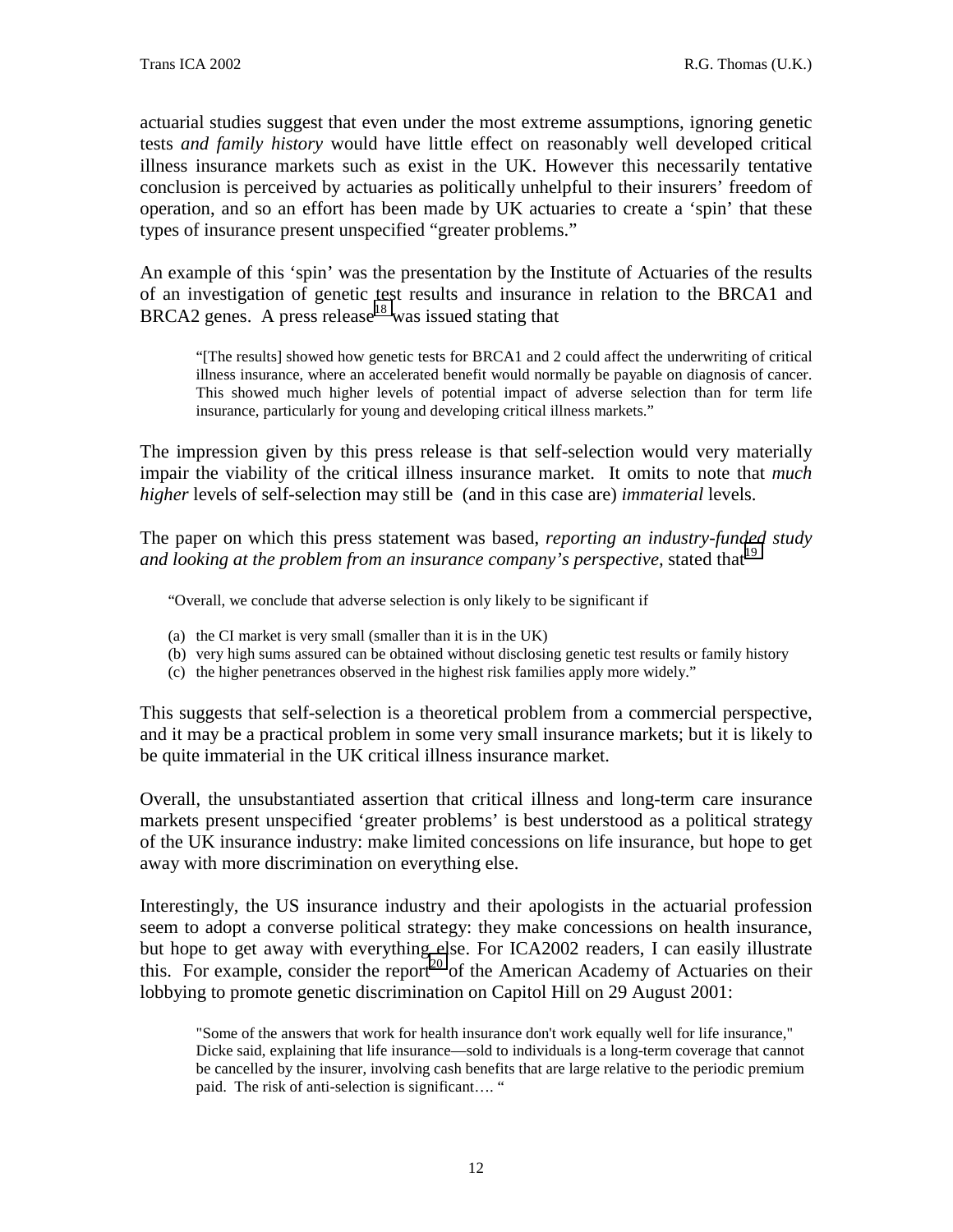Compare this with the contradictory statement<sup>21</sup> by the British actuaries:

"the impact on temporary insurance premiums is likely to be small….However, .the risks of a small minority of policyholders taking advantage of genetic information when applying for …..individual private medical insurance are likely to be considerably greater [than in life insurance]."

In making these mutually contradictory statements, the American actuaries and the British actuaries cannot both be correct. The contradiction arises because both groups of actuaries are concerned with supporting the political strategies of their respective insurance industries, and these strategies happen to be different.

#### **Myth:** *"insurance practice is based on full and equal disclosure by both parties"*

Actuaries and insurers often trot out the notion of *uberrima fides* or "utmost good faith" in any discussion of underwriting, as if it were a justification for any insurance company practice. In the context of genetic tests, this appears rather ironic to the detached observer, for two reasons.

First, insurance companies do *not* routinely disclose to the customer how premiums are calculated or the medical reasons why loadings have been applied, and it can be very difficult for the customer to obtain this information. In other words, insurers do *not* fulfil their side of "full and equal disclosure".

Second, at an industry-wide level, UK insurers' actions to date in relation to genetic testing have *not* been consistent with any commonsense notion of "utmost good faith". For example, there is the lack of practical commitment to implementing the industry's genetics code of practice, which has been criticised by (amongst others) the Select Committee on Science and Technology. Also, there is the fact that industry has continued to use tests which have not been approved by the Genetics and Insurance Committee, and which the government understood would not be used.

#### **4. Previous examples: AIDS and disability**

Although they are not directly related to genetic testing, it is instructive to examine some previous issues where self-selection has been misrepresented or exaggerated for commercial ends.

#### *AIDS*

In the late 1980s, the actuarial profession directed much attention to AIDS, and produced numerous papers<sup>22</sup> projecting greatly increased mortality. Term insurance rates were increased very sharply. Many companies refused to provide insurance on any terms to homosexual men. Subsequently, it has become clear that the actuaries' predictions of increased mortality were grossly exaggerated. When one raises this, some actuaries suggest that their exaggerated predictions were socially beneficial, because they helped to promote appropriate public health measures in reaction to the problem. But if one looks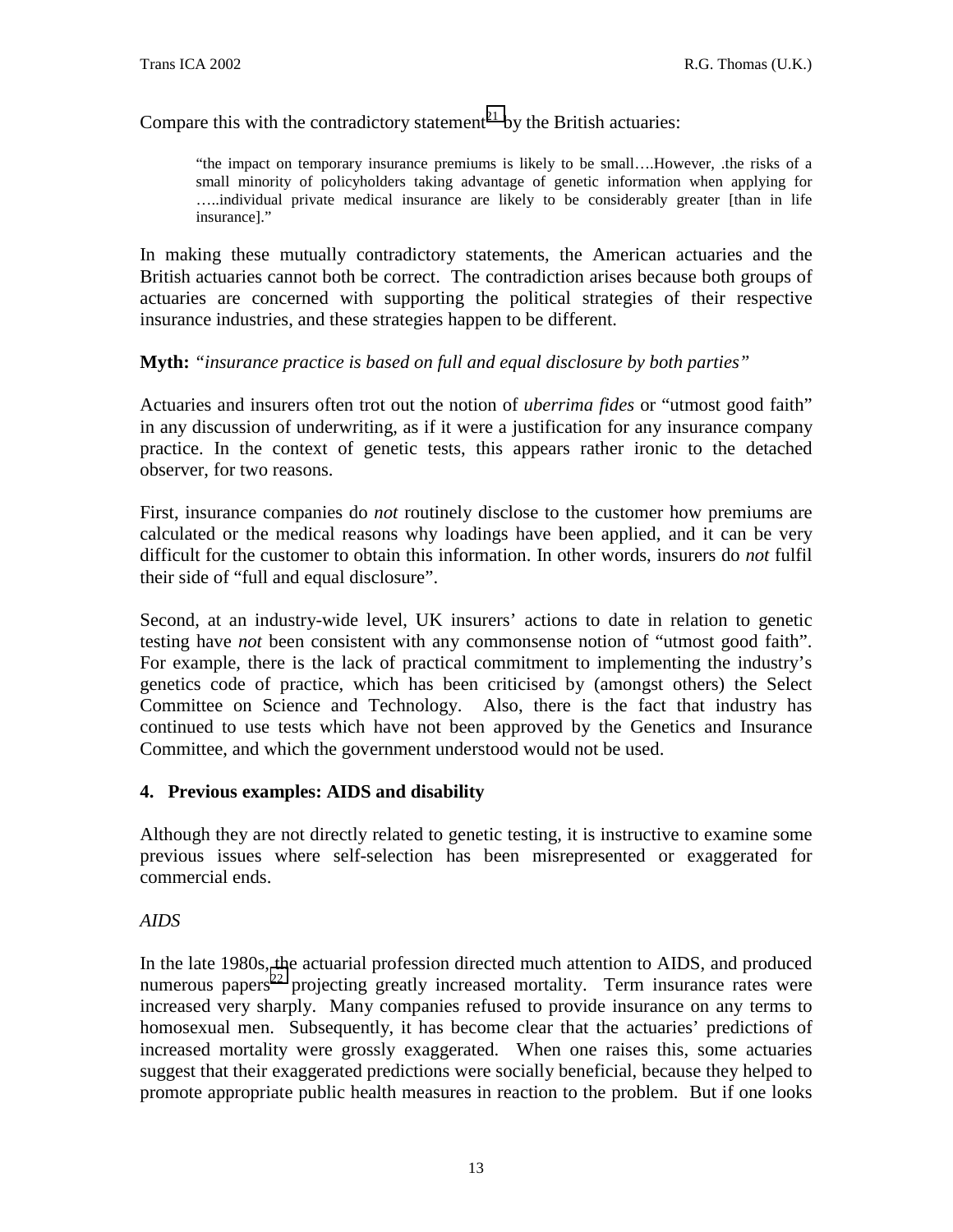back in professional journals to actuarial papers written in the late 1980s, one does not find actuaries were concerned with promoting public health measures. On the contrary, actuarial discussion appears to have focused overwhelmingly on the commercial interests of insurance companies, and was dismissive of the social problem (well recognised in other circles) that insurance company reactions might have a *negative* effect on public health measures (eg by discouraging people from having HIV tests).

I was not an actuary in the 1980s, but one possible motivation of some actuaries' presentations at the time was suggested to me a few years ago by a retired actuary, who in the 1980s was the appointed actuary of a quoted insurance company. He recalled that because of intense competition, term insurance premium rates had been relatively unprofitable for some years. AIDS was apparently seen by some actuaries as a convenient pretext for the industry to achieve a step-change in premium rates which would restore profitability of this class of business to a more satisfactory level. According to the retired chief actuary, meetings were organised between representatives of a number of companies with the objective of agreeing to present a common public relations line to the effect that AIDS necessitated a substantial rise in term assurance premium rates.<sup>[23](#page--1-0)</sup>

The overall effects of the actuaries' "professional" reaction to the AIDS epidemic were: to increase the profits of insurance companies; to promote homophobia; possibly to deter people from seeking testing and medical care; and the social exclusion of many homosexuals in a way which was (in the light of the subsequent drastic reductions of premium rates) wholly unnecessary.

#### *Disability*

Under the Disability Discrimination Act 1995, insurers in the United Kingdom enjoy a number of unnecessarily lenient and broad exemptions. When the Act was first drafted, the proposed exemptions included one which made it lawful for employers to bar newly recruited disabled employees from joining defined benefit pension funds. The justification was an "actuarial" one: it was suggested that disabled people might be more likely to retire in ill health, or die before retirement.

In consultations prior to the Act's implementation, I wrote a number of letters to the Department of Social Security pointing out that this exemption was not necessary for the financial stability of pension funds. There was no significant risk to the overall finances of a pension fund from the possibility of a small number of disabled employees being more likely to retire early or die; the fact that the disabled person was starting a job would normally suggest that their health was at least reasonable; and in any case, the whole *raison d'* être of a defined benefit pension fund is cross-subsidy.<sup>[24](#page--1-0)</sup>

Both these examples involve a misrepresentation and exaggeration of the actuarial issue of self-selection for potential commercial benefit. The pity of it is that certainly in the latter case, and possibly even in the former case, the commercial benefit was extremely marginal.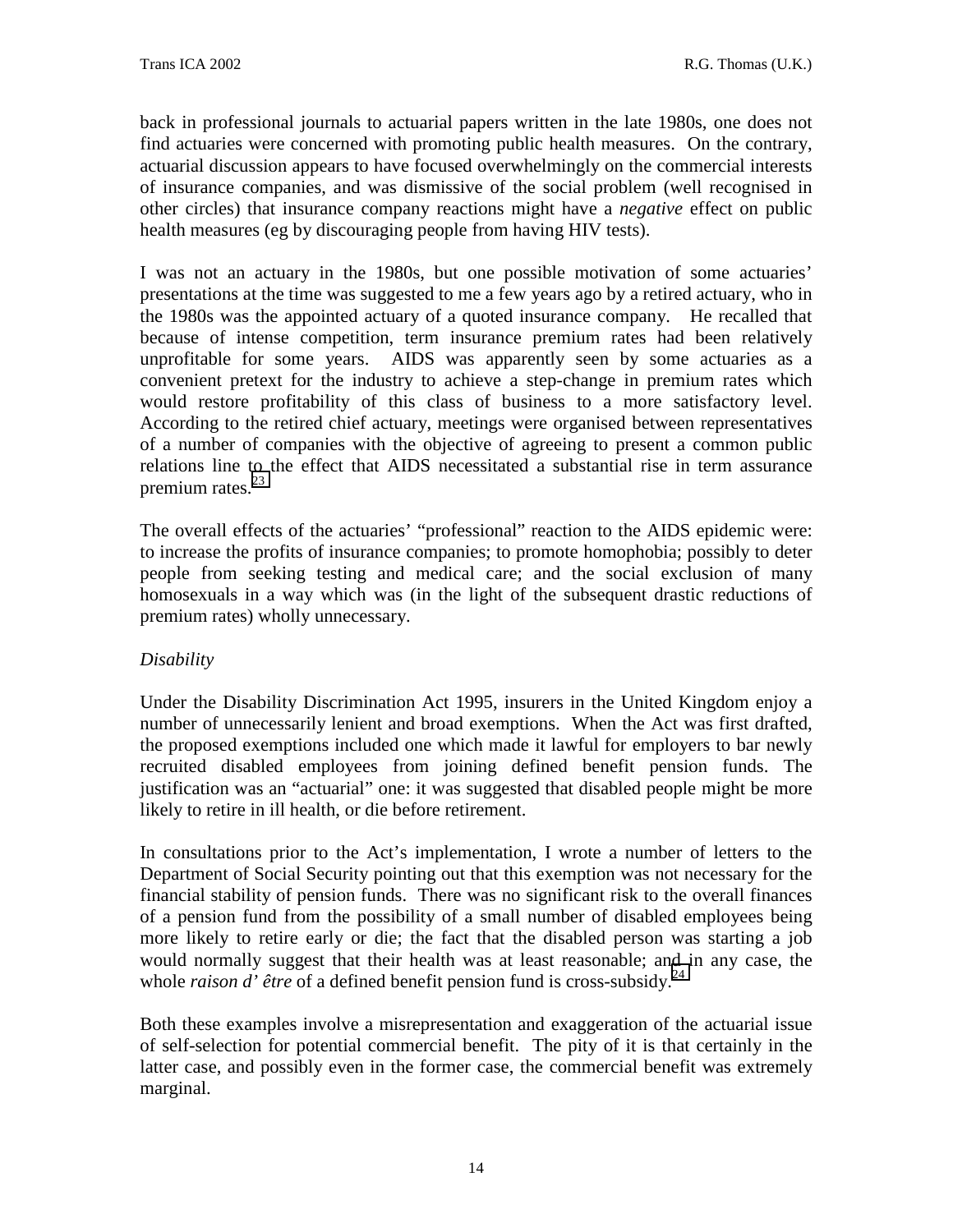#### **5. Recommendations**

In evaluating submissions relating to insurance, the Human Genetics Commission should recognise that substantial technical and lobbying resources are available to those who wish to promote genetic discrimination for commercial reasons, and virtually no technical resources are available to those who may wish counteract it. The weight of submissions of a 'technical' character may be affected by this.

There should be a presumption against insurers' right of access to genetic tests, except for exceptionally large policies, or where insurers can show that ignoring tests would seriously disrupt the financial stability of insurance markets. All evidence to date suggests that under this criterion, little or no access to test results would be justified. It is possible that in many years this situation could change, but that is a possibility which can be addressed if and when it arises.

The definition of 'exceptionally large' policies in the previous paragraph should be made by reference to the limits which a company sets in each age range for automatic medical examinations. For example, in the case of life insurance for persons up to age 40, insurers typically set limits between £250,000 and £500,000 on the amount of cover which can be obtained without automatic medical examination. At higher ages, lower limits typically apply.

It may also be desirable for social and privacy reasons to restrict insurers' access to information about family history; but further work may be needed to assess for which (if any) insurance products this would impair the viability of private insurance markets.

It would be difficult to prevent insurers taking account of 'negative' tests (ie those which indicate the absence of a disease-linked mutation), if an applicant chooses to disclose them. However I would prefer that insurers were discouraged from actively promoting this concept, since there is clear potential for it to distort patients' decisions about seeking or avoiding tests.

The Genetics and Insurance Committee should be disbanded. It should be replaced by statutory regulation based on the principle that insurers' access to genetic tests should be permitted only where it is *necessary to ensure the financial stability of insurance markets.* This regulation, unlike the GAIC, should be demonstrably independent of the insurance industry.

#### **Postscript for ICA2002 readers**

The preceding paper was submitted to the Human Genetics Commission in Spring 2001. The Faculty & Institute of Actuaries also made a submission, but this was quite different to mine, both in tone and substance.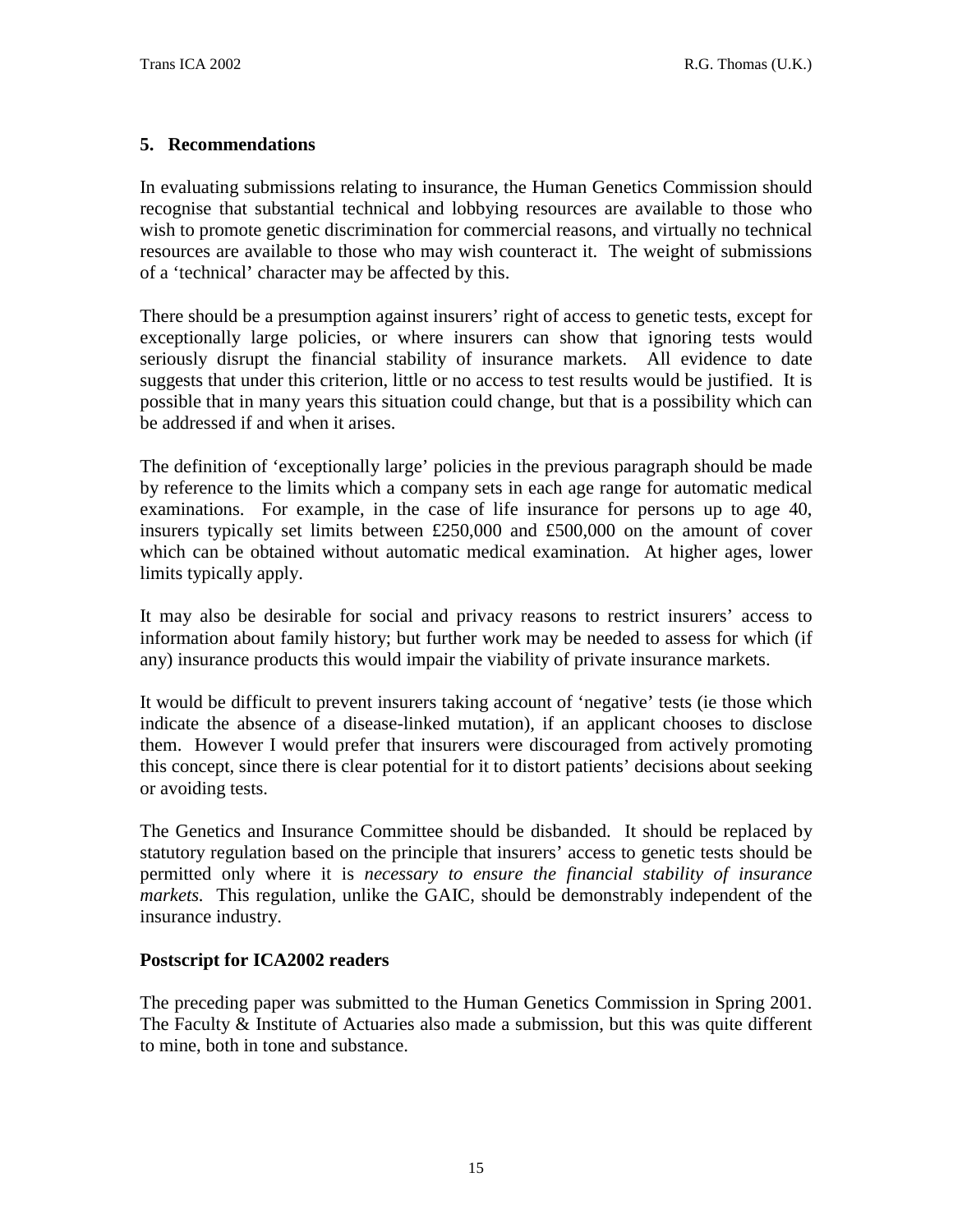Actuaries worldwide seem to have a problem with this subject, because their habitual hostility towards people affected by genetic conditions attracts very little public support anywhere in the world. The profession's credibility is diminished by actuaries on opposite sides of the Atlantic tending to pursue mutually contradictory lobbying strategies.

In my paper<sup>25</sup> (with CD Sharp) to the 1998 International Congress, I wrote:

"The rise of consumerism, and the pressure to circumscribe or outlaw statistical discrimination in the guise of human rights legislation, are both trends which seem likely to continue into the 21st century. They present challenges for any profession whose traditional values are inimical to these trends. In our view it would be politically ill-advised, and probably in the long run simply untenable, for actuaries to continue to be hostile to these trends in the ways which they have been in the past. The actuarial profession needs to find ways of accommodating and even embracing such trends, rather than fighting losing battles against the tide of social history."

In the time since the 1998 International Congress, the perception that actuaries are by systematically hostile to the interests of consumers in general has started to cause some difficulty for the profession in the United Kingdom. For example, the discretion exercised by actuaries in relation to with-profits insurance has attracted a quite unprecedented level of criticism from consumer organisations, regulators, politicians and the media. I suspect that the level of criticism over the past four years has been greater than many UK actuaries might have anticipated at the time of the 1998 Congress.

Similarly, the legislative and social trend towards restrictions on genetic discrimination has been apparent for some time, and attracts deep and broad support. Actuaries are generally hostile to this trend. This has not yet caused any serious difficulty for the profession, but I predict that it will. In the long run, it is difficult to see how opposing a widely supported legislative and social trend will attract any credit to the actuarial profession.

 $\overline{\phantom{a}}$ 

<sup>4</sup> Jones, CS (1999). The current state of genetic testing, an insurance industry perspective on the rush to legislate. *North American Actuarial Journal*, 3,1, pp 56-66.

5 See for example: British Council of Disabled People (2000). *The new genetics and disabled people*. Paper available at http://www.bcodp.org.uk/general/genetics.html.

<sup>&</sup>lt;sup>1</sup> The ways in which the original submission has been modified are that (a) most material which was very specific to the UK context has been omitted, and (b) some material from a follow-up submission has been added. The original submission and follow-up are available at www.guythomas.org.uk.

<sup>&</sup>lt;sup>2</sup> The Faculty & Institute of Actuaries' submission can (at the time of writing) be found at www.actuaries.org.uk. My detailed critique of this submission can be found at www.guythomas.org.uk.

<sup>3</sup> *16th Annual Survey of Social Attitudes*, p165.

<sup>&</sup>lt;sup>6</sup> Note that this very vocabulary betrays the actuaries' bias: 'adverse' selection in fact means *adverse to the insurer*. From a public policy viewpoint, the phenomenon may be highly positive, as I discuss below. 'Self-selection' would be better term.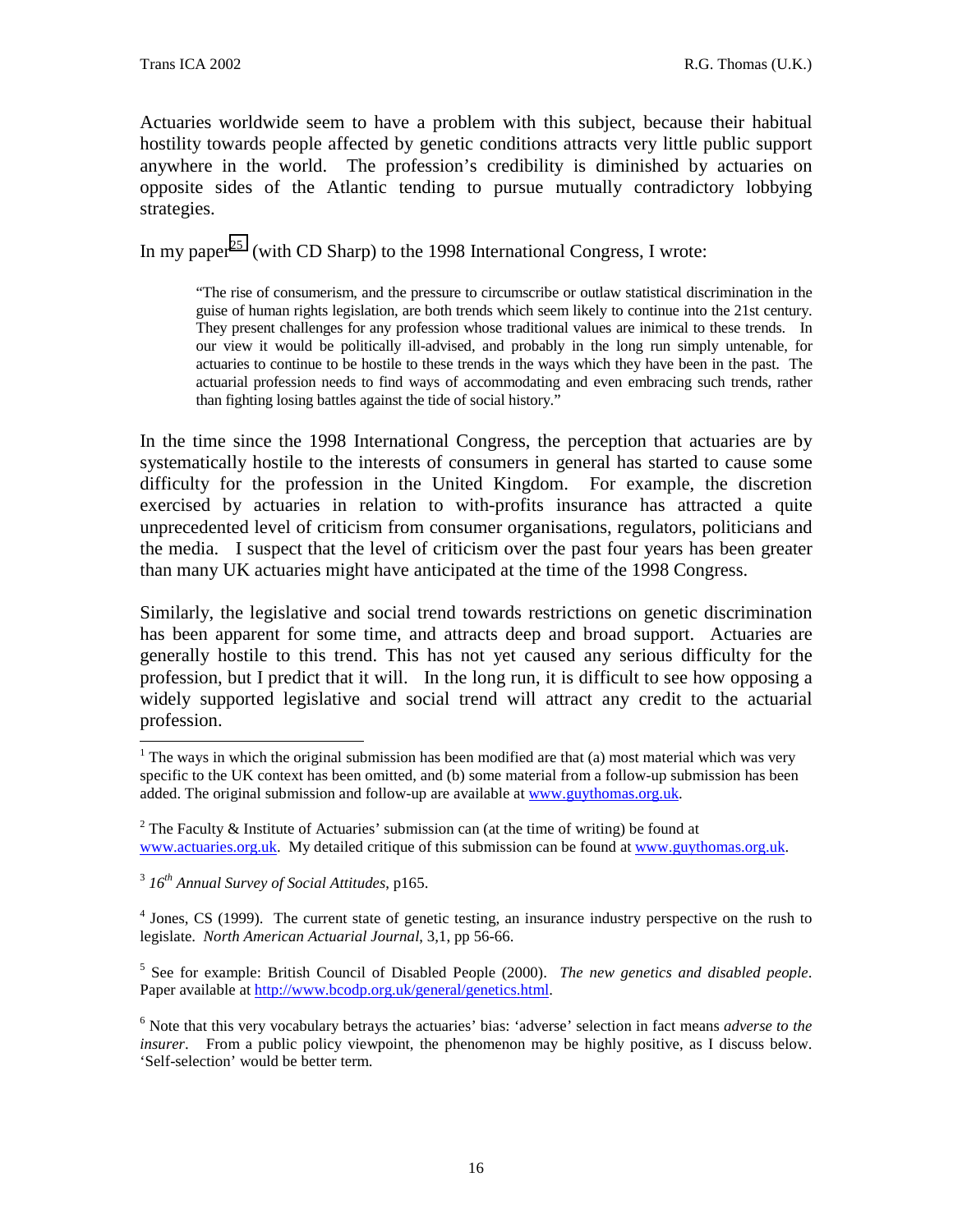-<br>7 <sup>7</sup> Cawley, J & Philipson, T (1999) An empirical examination of information barriers to trade in insurance. *American Economic Review*, 89(4), pp827-846.

8 Chiappori, P-A & Salanie, B (2000) Testing for asymmetric information in insurance markets. *Journal of Political Economy*, 108, 56-78.

 $9$  Typically the redistribution is away from healthy or privileged and individuals towards the less healthy or less privileged. People in a position to pontificate about insurance matters tend to belong to the former group!

<sup>10</sup> This is discussed in Moultrie, TA & Thomas, RG (1997) The right to underwrite? An actuarial perspective with a difference*. Journal of Actuarial Practice*, 5, 2, pp125-147. A version is available at www.guythomas.org.uk. There are some instances where "selection competition" could be seen as socially positive through its signalling function: for example, insurers' competition to avoid insuring houses subject to flooding sends a useful signal to society that new houses should not be built on flood plains! But this 'signalling' concept has very limited applicability in life or health insurance.

<sup>11</sup> In a slightly different context, another type of competition between insurers which generally does **not** benefit consumers is competition bidding up levels of commissions paid to agents – from a consumer perspective this type of competition is a major structural problem of the insurance industry, as the Consumers' Association has pointed out.

 $12$  There was in fact an even more competitive rate available in October 2000, namely £8.75pm from Equitable Life. I have omitted this because if I include it, somebody may try to obfuscate by referring to this company's other current problems. In fact those problems have nothing to do with term insurance and there are some good reasons why Equitable was cheaper than all the others (I can explain if required). Nevertheless, the 40% variation between the next 8 companies is sufficient to make my point.

<sup>13</sup> Source: retrospective report in Financial Adviser, Protection Supplement, 9 November 2000, page 3.

<sup>14</sup> Source: again a news items in Financial Adviser, Protection Supplement, 9 November 2000, page 3.

<sup>15</sup> Source: news items in Financial Adviser, 26 April 2001. Note that critical illness is one of the covers for which the Institute of Actuaries alleges there are unspecified "greater problems"

<sup>16</sup> Apart from being a foreseeable development, this line of argument is already occasionally used by insurance executives, at least when they think only other insurance executives are listening. See for example: Leigh, S (1996). The freedom to underwrite. *Paper to the Staple Inn Actuarial Society*, at ¶5.51.

17 Leigh, S (2000). The gene genie. *The Actuary*, October 2000, pp20-21.

<sup>18</sup> Press release 26 October 2000: http://www.actuaries.org.uk/pr-rels/2000/ukfgi241000.html.

<sup>19</sup> Macdonald, AS & Pritchard, D (1999). Genetics, alzheimers disease, and long-term care insurance. To appear in *North American Actuarial Journal*. See summary of results in paragraph 8.6. Also *Research Report No 2 of the Swiss Re / Heriot-Watt genetics initiative*: The genetics of breast and ovarian cancer II: a model of critical illness insurance. See summary of results at p28.

 $20$  This report is taken verbatim from the American Academy of Actuaries' own website: http://www.actuary.org/briefings/geneticstory 0801.htm. Similar statements have been made by American actuaries on many other occasions.

<sup>21</sup> This statement is taken verbatim from the Faculty & Institute of Actuaries' position statement on genetics and insurance, as at September 2001. Similar statements have been made by British actuaries on many other occasions.